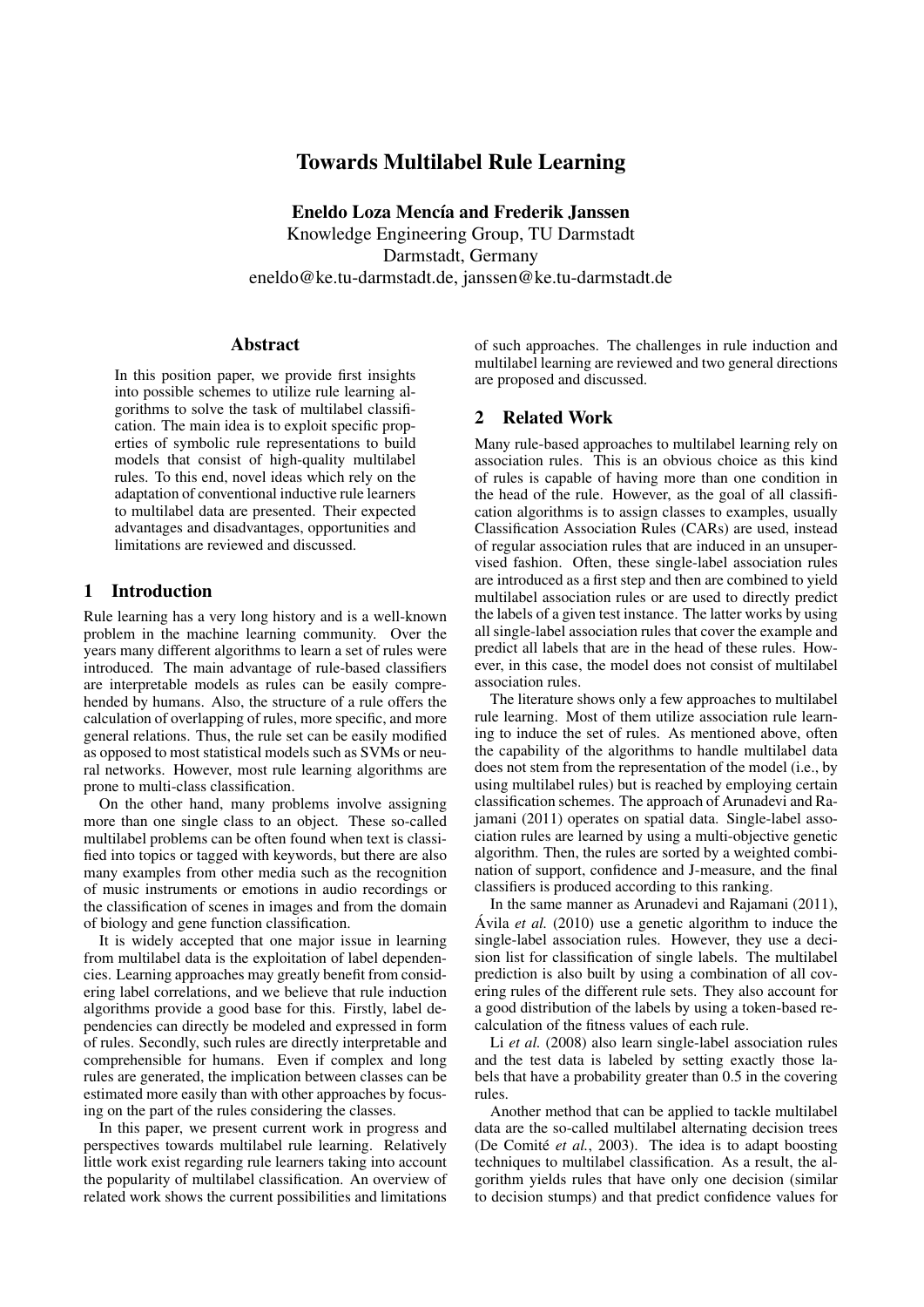each label.

A different idea is to change the model representation to make it suitable for multilabel data. Consequently, the rule representation has to be generalized to multilabel, i.e., a label vector instead of a single value in the head of the rules. In the work of Allamanis *et al.* (2013), such a generalized rule format is introduced. Interestingly, the proposed rules also allow for postponing the classification by offering a "*don't care*"-value. As there may be cases where the rule is not confident enough or simply when no rule covers the example such a value may be beneficial. In this work, a Michigan-style Learning Classifier System (LCS) is used in combination with a genetic algorithm. The classification is done by using a weighted voting scheme (the fitness of the rules is used as weight) as many multilabel rules may cover the example.

Another algorithm that also finds multilabel rules is *MMAC* (Thabtah *et al.*, 2004). The idea here is to use a multi-class, multilabel associative classification approach by not only generating from all frequent itemsets the rules that pass the confidence threshold but also include the second best rules and so on. These single-label association rules then are merged to create multilabel rules. The algorithm proceeds by deriving the frequent itemsets, generating the association rules, removing the covered instances, and repeat these steps on the remaining instances. Hence, rules that have the same conditions in the body then can be merged by using their single-label classes in the multilabel vector in the head of the rule. In this manner it is possible to create a total ranking of all labels for each test instance.

Another associate multilabel rule learner with several possible labels in the head of the rules was developed by Thabtah *et al.* (2006). These labels are found in the whole training set, while the multilabel lazy associative approach of Veloso *et al.* (2007) generates the rules from the neighborhood of a test instance during prediction. The advantage then is that fewer training instances are used to compute the coverage statistics which is beneficial when small disjuncts are a problem as they are often predicted wrong due to whole training set statistics. Another important aspect mentioned in this work is that essentially one assumes dependencies between the labels. Otherwise, multilabel data can be simply solved by decomposing it into single-label datasets by using schemes such as binary relevance. Surprisingly, Veloso *et al.* (2007) was the only work that mentioned this problem. Their solution is simple as they use the prediction of a first iteration as additional attribute in the dataset for a second iteration. This lasts as long as labels remain unused in the attribute section of the dataset.

In summary, most of the relevant work is based on classification association rules (CARs). Often, evolutionary algorithms are used to derive a high-quality rule set. Label dependencies are not tackled explicitly though they might be taken into account by algorithm-specific properties.

#### 3 Multilabel Classification

Multilabel classification refers to the task of learning a function that maps instances  $x = (x_1, \ldots, x_m) \in \mathcal{X}$  to label subsets or label vectors  $y = (y_1, \dots, y_n) \subset \{0, 1\}^n$ , where  $\mathcal{L} = {\lambda_1, ..., \lambda_n}$ ,  $n = |\mathcal{L}|$  is a finite set of predefined labels and where each label attribute  $y_i$  corresponds to the absence (0) or presence (1) of label  $\lambda_i$ . Thus, in contrast to multiclass learning, alternatives are not assumed to be mutually exclusive, such that multiple labels may be associated with a single instance.

Potentially, there are  $2<sup>n</sup>$  different allowed allocations of  $y$ , which is a dramatic growth compared to the  $n$  possible states in the multiclass setting. This, and especially the resulting correlations and dependencies between the labels in  $\mathcal{L}$ , make the multilabel setting particularly challenging and interesting compared to the classical field of binary and multiclass classification.

From a probabilistic point of view, one of the main differences between multilabel and binary or multiclass classification are the possible dependencies in the label output space. In binary and multiclass problems the only observable probabilistic dependence is between the input variables, i.e. the attributes  $x_j$ , and the label variables  $y_i$ . A learning algorithm tries to learn exactly this dependence in form of a classifier function  $h$ . In fact, if a classifier provides a score or confidence for its prediction  $\hat{y}$ , this is often regarded as an approximation of  $P(y = \hat{y} | x)$ , i.e. the probability that  $\hat{y}$  is true given a document x.

As mentioned above, we may additionally observe dependencies between labels in multilabel classification. I.e. we may observe that the occurrence or absence of single labels under certain circumstances *correlate* with each other. From the early beginning of multilabel classification, there have been attempts to exploit these types of *label correlations* (cf. e.g. McCallum, 1999; Ghamrawi and McCallum, 2005; Zhu *et al.*, 2005). A middle way is followed by Read et al. (2009) and Dembczyński et al. (2010a) and their (probabilistic) classifier chains by stacking the underlying binary relevance classifiers with the predictions of the previous ones. However, only recently Dembczyński *et al.* (2010b) provided a clarification and formalization of label dependence in multilabel classifications. Following their argumentation, one must distinguish between unconditional and conditional label dependence. Roughly speaking, *unconditional dependence* or independence of labels does not depend on a specific given input instance (the condition) while *conditional dependence* does. An example may illustrate this.

Suppose a label space indicating topics from news articles, and suppose further that  $\lambda_u$  is the topic *politics* and  $\lambda_v$  corresponds to *foreign affairs*. Especially if the topics are organized in a hierarchy and  $\lambda_v$  is a sub-topic of  $\lambda_{\mu}$ , there will obviously be a dependency between both labels. We will hence observe  $y_u$  with a different probability  $P(y_u = 1) < 1$  as if  $y_v$  was also observed, since then it holds  $P(y_u = 1|y_v = 1) = 1$ . The probability  $P(y_v = 1|y_u = 1)$  of seeing an article about *foreign affairs* on a page in the politics section will in turn be also much higher than by just randomly opening the newspaper, which corresponds to  $P(y_v = 1)$ . These probabilities are *unconditional* since they do not depend on a particular document. Suppose now that a news article is about the *Euro crisis.* The *conditional* probabilities  $P(\lambda_u = 1 | \mathbf{x})$ ,  $P(\lambda_v = 1|\mathbf{x})$  and  $P(y_v = 1|y_u = 1, \mathbf{x})$  would likely increase and hence be different from the unconditional ones. However, if an article was about the *cardiovascular problems of*  $\ddot{O}tzi$ *, we would observe that both labels are <i>conditionally independent*, since (very likely)  $P(y_u = a|y_v = a)$  $(b, \mathbf{x}) = P(y_u|\mathbf{x}) = 1 - a$  for all  $a, b \in \{0, 1\}$  and interchanged  $u$  and  $v$ .

# 4 Inductive Rule Learning

Inductive rule learning is researched very well. Over the years the community has introduced a bunch of algorithms that are still in use (cf., *Ripper* (Cohen, 1995) as one of the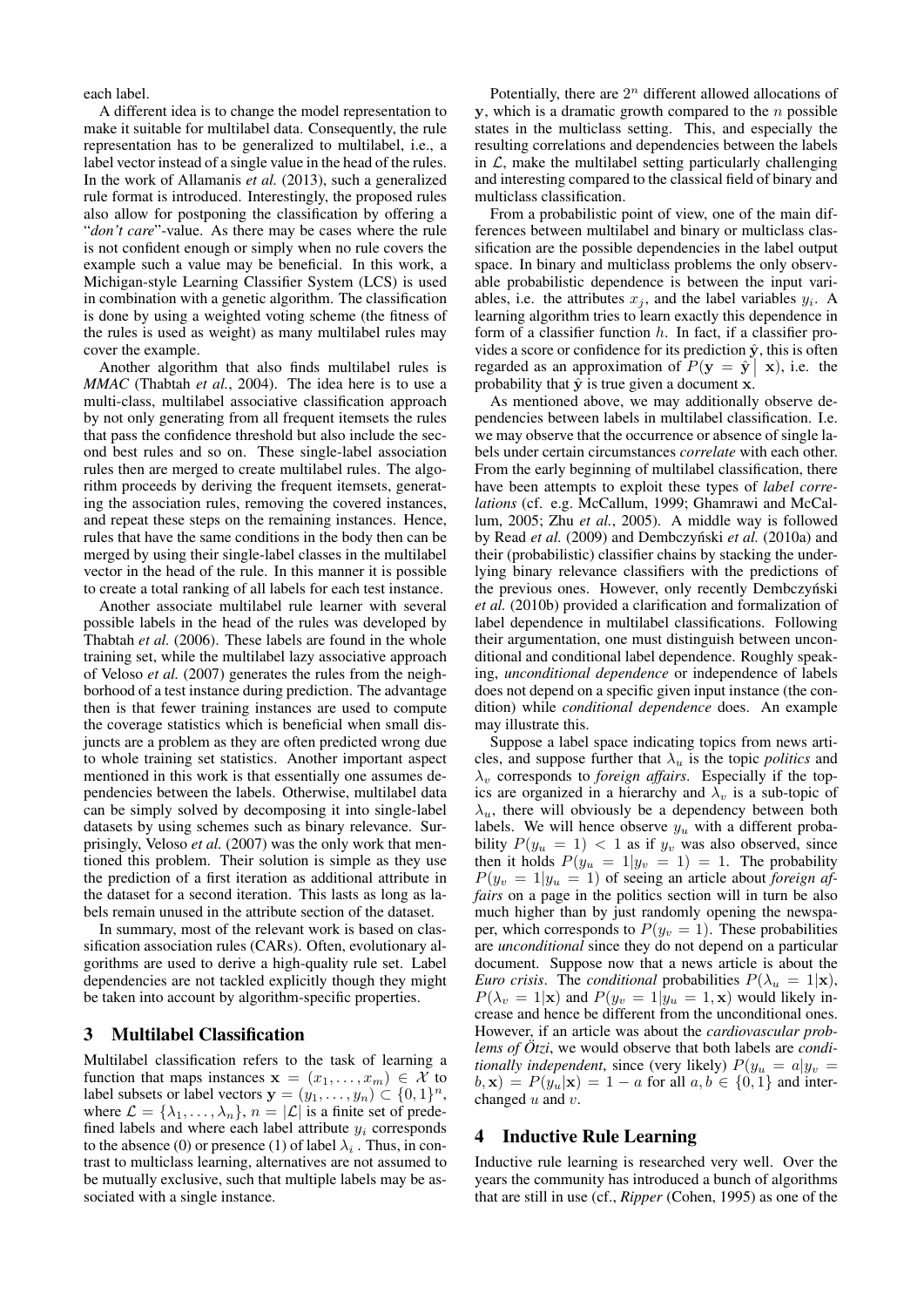popular examples). However, most multilabel rule learning algorithms rely on association rule mining (cf., Section 2), the combination of inductive rule learners and multilabel data is yet to be evaluated.

A rule learning algorithm has a set of rules as result. These rules are of the form

#### $body \rightarrow head$

where the body consists of a number of conditions (attribute-value tests) and, in the regular case, the head has only one single condition of the form  $y_i = 0$  or 1. However, multilabel rules may have several of such conditions.

Most inductive rule learning algorithms for classification employ a separate-and-conquer (SeCo) strategy (Fürnkranz, 1999). Its basic idea is to find a rule that covers a part of the example space that is not explained by any learned rule yet (the conquer step). The possible candidates are evaluated according to a quality function (heuristic) defined on statistics of covered positive and negative examples. After such a rule is found, it is added to the current set of rules, and all examples that are covered by this rule are removed from the data set (the separate step). Then, the next rule is searched on the remaining examples. This procedure is repeated until no more (positive) examples are left. In order to prevent overfitting, the two constraints that all examples have to be covered (*completeness*) and that no negative example has to be covered in the binary case (*consistency*) can be relaxed so that some positive examples may remain uncovered and/or some negative examples may be covered by the set of rules.

Obviously, there are some shortcomings when the SeCo strategy should be employed on multilabel data. First of all, there is no direct and intuitive notion of positive and negative examples (cf. also Section 5) This affects the computation of the heuristics for selecting the candidate conditions.

Secondly, a SeCo algorithm is usually learned in order to subsequently cover the examples of each possible class (ordered one-against-all). This is obviously not longer possible in the multilabel setting, since an example may belong to different classes. Hence different decomposition approaches and stopping criterions have to applied in the multilabel settings.

#### 5 Multilabel Rule Learning

The predominant approach in multilabel classification is *binary relevance* learning Tsoumakas and Katakis (cf. e.g. 2007). It tackles a multilabel problem by learning one classifier for each class, using all objects of this class as positive examples and all other objects as negative examples. There exists hence a strong connection to concept learning, which is dedicated to infer a model or description of a target concept from specific examples of it (see e.g. Domingos, 1997, Sec. 2.2). When several target concepts are possible or given for the same set of instances, we formally have a multilabel problem.

The problem of this approach is that each label is considered independently of each other, and as we have seen by the example given before, this can lead to loss of useful information for classification. This problem is commonly shared by all approaches mentioned in Section 2 which can contain only one condition, i.e. one label in the head of a rule.

#### 5.1 Labelsets Approach

A rule induction approach which may consider several conditions in the head seem hence more appropriate for the multilabel setting. A possible simple solution is to use the label powerset transformation (Tsoumakas and Katakis, 2007), which decomposes the initial problem into a multiclass problem with  $\{P_{\mathbf{x}} \mid \mathbf{x} \in \text{training set}\} \subseteq 2^{\mathcal{L}}\}$  as possible classes. This problem can then be processed with common rule induction algorithms, which will thus produce rules with several labels in the head.

In general, we can state that this approach is able to consider conditional dependency between labels of high order when using a separate and conquer approach, since rules are learned locally on subsets of the instances. However, an obvious disadvantage is that we only can only predict label relations and combinations which were seen in the training data. Hence, no new relationships can be discovered, and we may miss the correct labelsets in unknown test data.

We propose to modify the SeCo iteration as explained in the following: Firstly, we learn so-called multiclass decision lists, which allows to use different heads in the rules of the the decision list. If we limit ourselves to labelsets seen in the training data, this corresponds to using label powerset transformation with a multiclass decision list learner, with the mentioned shortcomings. In addition, the evaluation for each possible labelset can be very expensive  $(\mathcal{O}(\min(2^n, m))$  in contrast to  $\mathcal{O}(n)$ ). Hence, we propose a greedy approach. It starts by evaluating the current added condition with respect to all labels independently in order to determine the best covered label. If we add an additional label to our head, we can only stay the same or get worse, since the number of covered examples remain the same and the number of covered *positives*, for which the head applies, can not increase. Hence, we can safely prune great part of the label combinations as soon as the heuristic becomes worse.

Several aspects of this approach have to be analyzed. Firstly, it is not clear whether the greedy refinement step leads to mostly single label heads. Secondly, an interesting issue is the effect of allowing negative predictions, i.e. heads of the type  $y_i = 0$ . This is somehow contrary to the notion of concept learning, where we are interested in finding convenient representations of *the concept*, but it is in line with the label symmetry assumption of binary relevance and many other multilabel approaches. And thirdly, it has to be analyzed if this approach is indeed effective in predicting labelsets which could not be observed in the training set.

#### 5.2 Chaining and Bootstrapping

An effective approach for exploiting conditional label dependencies showed to be classifier chains (Read *et al.*, 2009). Classifier chains (CC) make use of stacking the previous binary relevance predictions in order to implement the chain rule in probability theory  $P(y_1, \ldots, y_n) = P(y_n | y_1, \ldots, y_{n-1})$ , since they learn the binary classifiers  $h_i$  with training examples of the form  $(x_1, \ldots, y_1, \ldots, y_{i-1})$  (Dembczyński *et al.*, 2010a). One drawback of CC is the predetermined, fixed order of the classifiers (and hence the labels) in the chain, which makes it impossible to learn dependencies in the contrary direction.

Thus, we propose to use a bootstrapping approach in order to benefit from the chaining rule effect but also in order to overcome the main disadvantage of CC, the fixed order. As we will see, our version of bootstrapping is particularly adequate for rule induction.